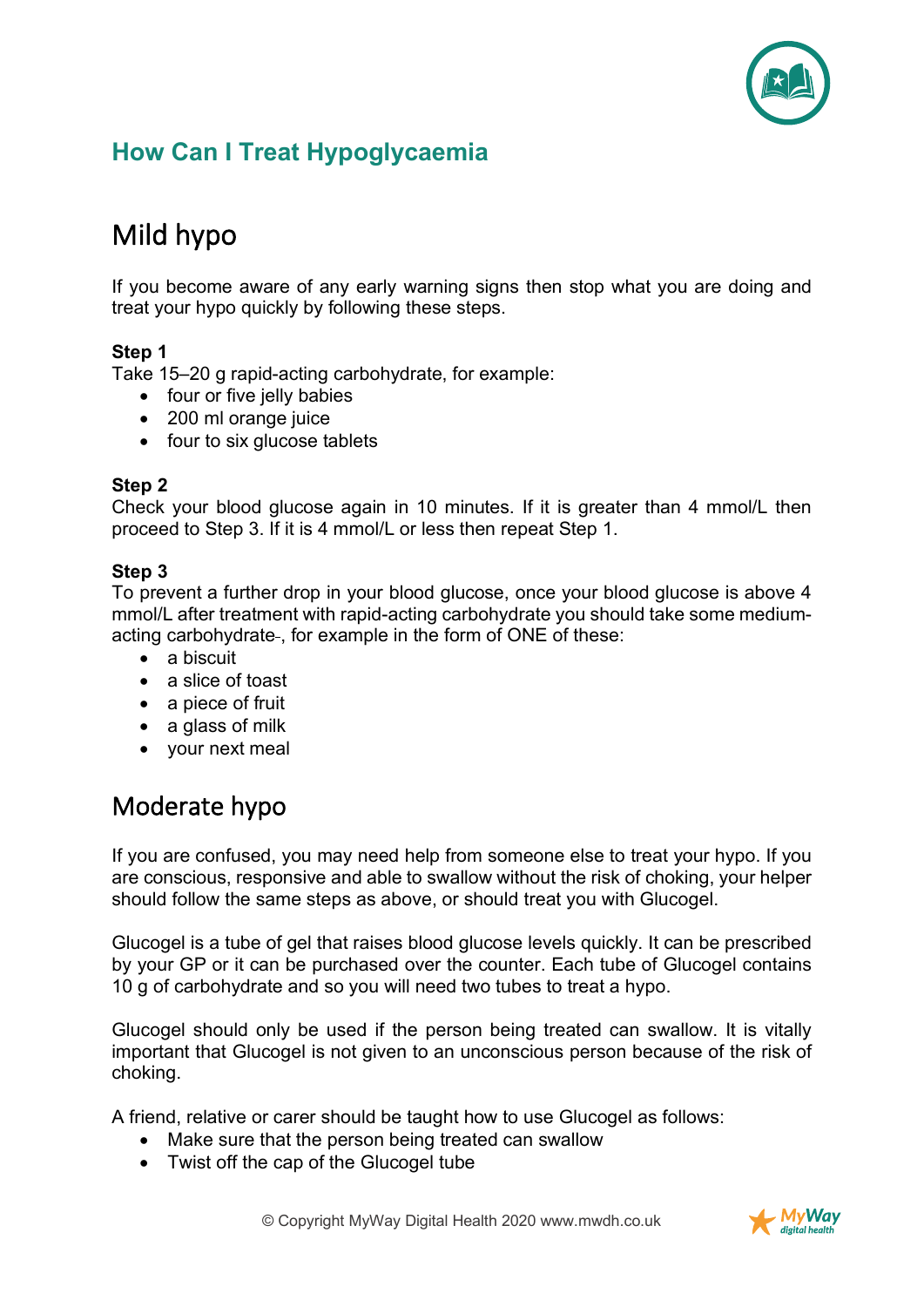

- Squeeze the tube to insert the gel into the person's mouth between their teeth and their cheek
- Rub the outside of their cheek gently to allow the Glucogel to absorb. It is absorbed through the lining of the mouth and should help raise the blood glucose within 15 minutes

You should follow this treatment with a starchy carbohydrate snack such as a biscuit, a slice of toast or your next meal if it is due. You should then check your blood glucose level again. The treatment can be repeated if necessary.

# Severe hypo

If you are unconscious or unresponsive because of hypoglycaemia, this is an emergency situation. You will need immediate attention from another person and/or a healthcare professional. Usually in this situation, your blood glucose will be very low (less than 1–2 mmol/L).

If you are unconscious, someone may need to give you glucagon.

### Treating hypoglycaemia with glucagon

Glucagon is a hormone that occurs naturally in our bodies but it can also be produced in a lab and used as a medication. If you use insulin to manage your diabetes, you can arrange for a carer, friend or relative to be taught how to treat a severe hypo by giving you an injection of glucagon.

It is branded as GlucaGen Hypo Kit and available on prescription. It raises the blood glucose level by releasing glucose that is stored in the liver.

The person treating you with glucagon should be taught the following step-by-step guide to treating you with glucagon:

- Place the person in the recovery position
- Follow the instruction leaflet that comes with the glucagon and inject the person into a fleshy part of their body, e.g. their thigh
- Allow around 10–15 minutes for the glucagon to work
- If the person has not begun to regain consciousness in that time, or if they are showing signs of having a seizure (shaking and/or jerking violently) then call 999 immediately as they may need to have an injection of glucose
- If the person is regaining consciousness, then check their blood glucose level again in 10 minutes
- Once the person is fully conscious and able to swallow, give them a snack of starchy carbohydrate, e.g. a sandwich or slice of toast
- Continue to monitor their blood glucose level regularly until it is back to within a normal range